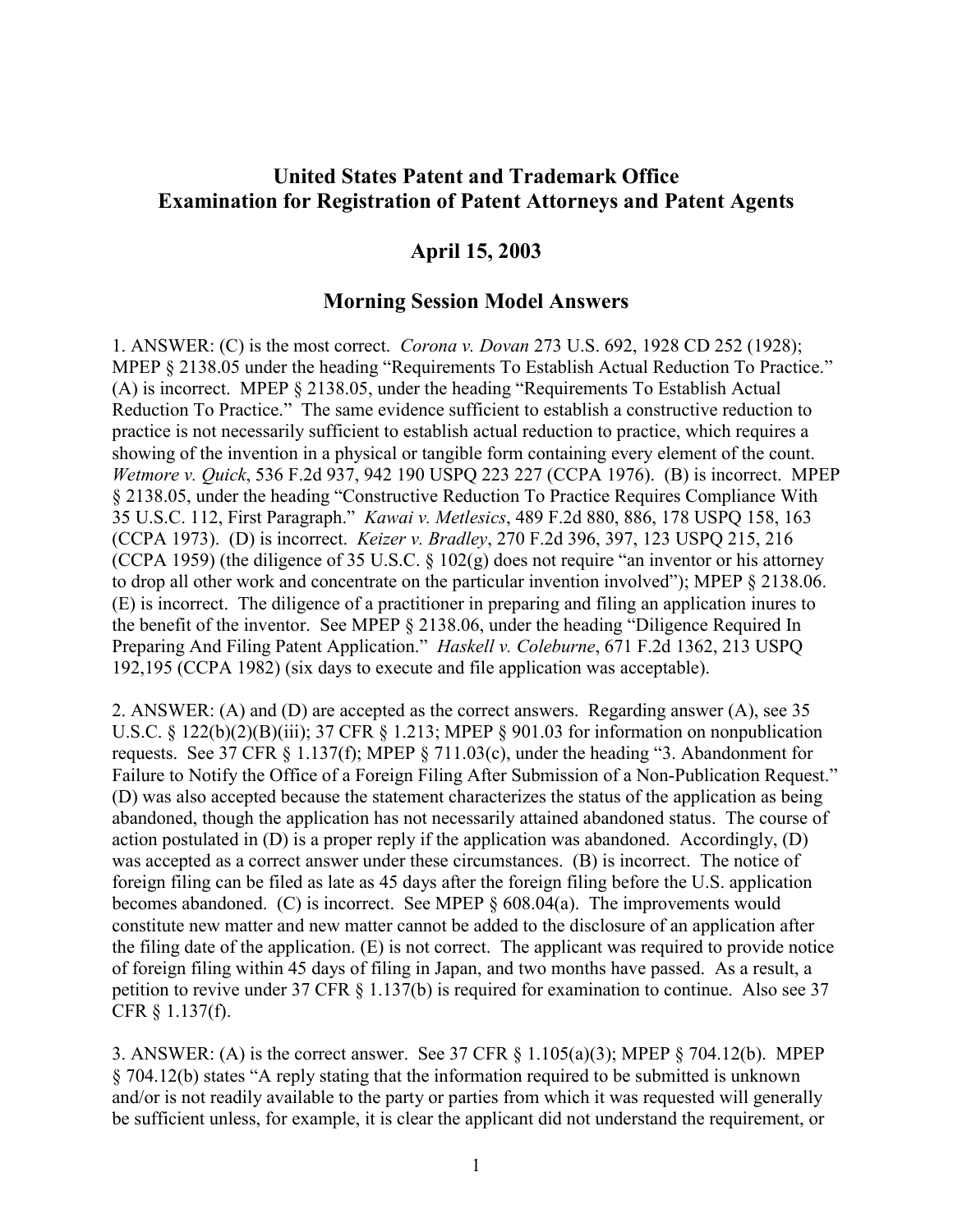the reply was ambiguous and a more specific answer is possible." The given facts do not state that the applicant did not understand the requirement, or the reply was ambiguous and a more specific answer is possible. (B) is incorrect because the requirement for information may be included in an Office action, or sent separately. 37 CFR § 1.105(b). (C) is incorrect because 37 CFR § 1.56(c) includes each attorney or agent who prepares or prosecutes the application. 37 CFR  $\delta$  1.56(c)(2). (D) is incorrect because information used to draft a patent application may be required and there is no support for (D) in 37 CFR  $\S$  1.105. (E) is incorrect because (A) is correct.

4. ANSWER: (B) is the most correct answer. See MPEP § 2173.05(h). A Markush group is an acceptable form of alternative expression provided the introductory phrase "consisting of," and the conjunctive "and" are used. (A) and (D) are incorrect because the conjunctive "or" is used. (C) and (D) are incorrect because the introductory phrase "comprising" is used. (E) is incorrect because R must simultaneous be A, B, C, and D, as opposed to being a single member of the group, *i.e*., no language provides for the selection of one of the members of the group of A, B, C, and D. MPEP § 2173.05(h).

5. ANSWER: (D) is the most correct answer. 37 CFR § 1.6(d)(3); MPEP § 502.01. MPEP § 501.01, under the heading "Correspondence Relative To Patents And Patent Applications Where Filing By Facsimile Transmission Is Not Permitted," identifies among the correspondence not permitted to be filed by facsimile transmission "(B) A national patent application specification and drawing (provisional or nonprovisional) or other correspondence for the purpose of obtaining an application filing date, other than a continued prosecution application filed under 37 [CFR 1.53\(d\)"](http://www.uspto.gov/web/offices/pac/mpep/documents/appxr_1_53.htm) (A), (B) and (C) are incorrect. See 37 CFR  $\S$  1.6(d)(3); MPEP §§ 201.06(d), 502.01, 706.07(h) and 714. A request for continued examination (RCE) under 37 CFR § 1.114, which is not a new application, a continued prosecution application (CPA) under 37 CFR § 1.53(d) and an amendment in reply to a non-final Office action may be filed by facsimile transmission.

6. ANSWER: (D) is the correct answer. MPEP § 706.07(b). In both I and III the finality is improper. MPEP § 706.07(b). Therefore (A) and (C) are incorrect. In II the finality is proper. MPEP  $\S$  706.07(b). Therefore (B) and (E) are incorrect.

7. ANSWER: (E) is the most correct answer. (A) is incorrect since facts within the knowledge of the examiner may be used whether or not the examiner qualifies as an expert. 37 CFR  $§ 1.104(c)(3)$ . (B) is incorrect since the waiver is only effective against those named in the statutory registration. (C) is incorrect since on sale activities is not proper subject matter for reexamination, and inequitable conduct cannot be resolved or absolved by reexamination. (D) is not correct since a statutory bar cannot be overcome by acquiring the patent.

8. ANSWER: (E) is the most correct answer. MPEP § 1205, under the heading "Appeal By Patent Applicant," states that "[a] notice of appeal may be filed after any of the claims has been twice rejected, regardless of whether the claim(s) has/have been finally rejected. The limitation of 'twice or finally...rejected' does not have to be related to a particular application. For example, if any claim was rejected in a parent application, and the claim is again rejected in a continuing application, then applicant will be entitled to file an appeal in the continuing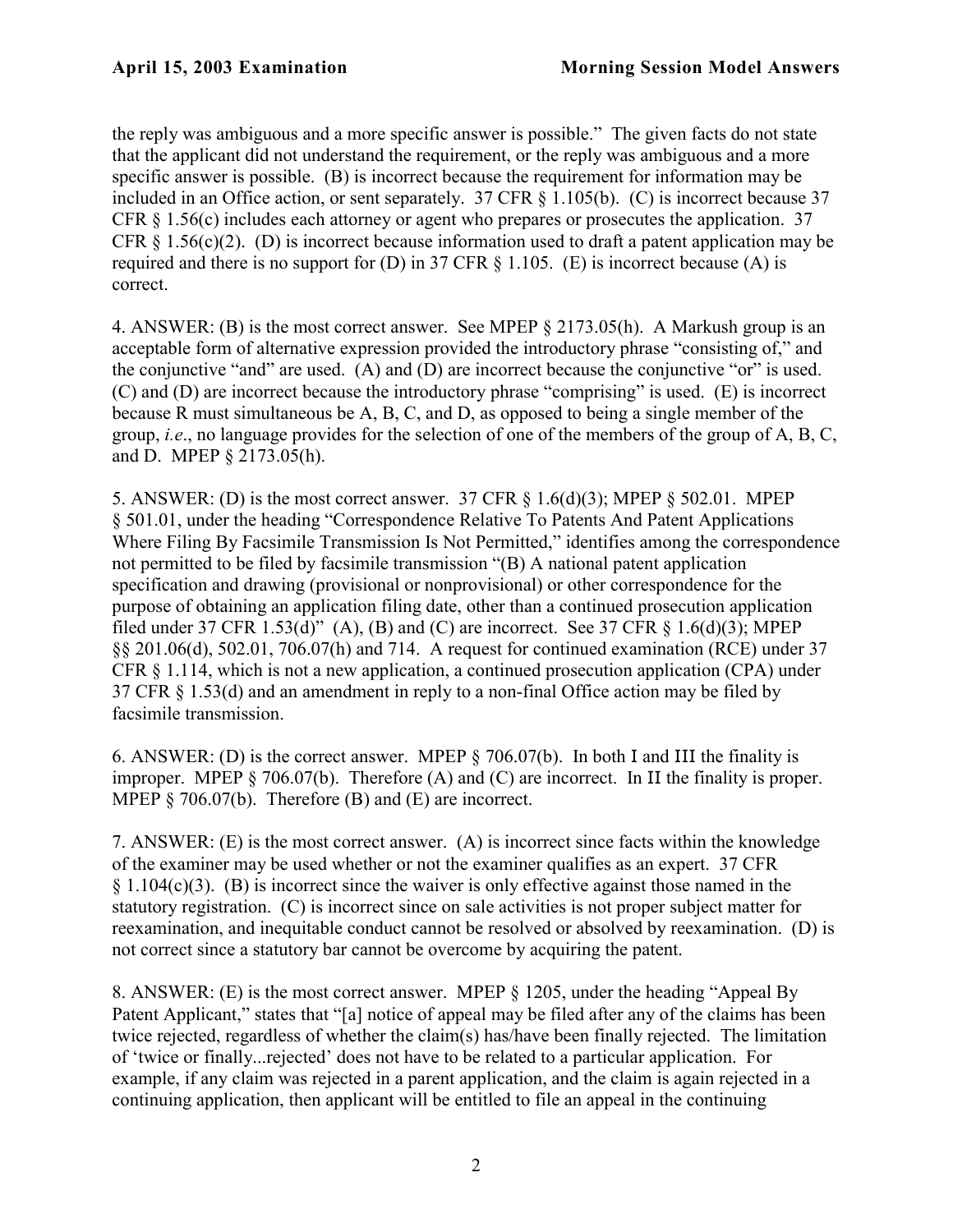application, even if the claim was rejected only once in the continuing application." (A), (B), (C), and (D) are not the most correct answer because a notice of appeal can be filed in a continuing application where at least one of the rejected claims was twice rejected, and one of the rejections may occur in the parent application.

9. ANSWER: (D) is the best answer as the inventions must be the same in the foreign and U.S. applications. 35 U.S.C.  $\S$  119(a). As to (A) through (C), see MPEP  $\S$  605.07. As to (E), see 35 U.S.C. § 119, which provides that the previously filed application must have been filed in a country that affords similar privileges in the case of applications filed in the United States or to citizens of the United States or in a WTO member country.

10. ANSWER: (A) is the most correct answer. MPEP § 710.02(d), last paragraph, and 37 CFR § 1.136(a). (B) is incorrect because a Notice to File Missing Parts of an Application is not identified on the Notice as a statutory period subject to 35 U.S.C. § 133. (C) and (D) are incorrect because the provisions of 37 CFR  $\S$  1.136(a) are available. (E) is incorrect because (A) is correct.

11. ANSWER: (E) is the most correct answer. (A) and (C) can be corrected by a certificate of Correction. MPEP § 1481. (D) can be corrected by a Certificate of Correction. 37 CFR § 1.324; MPEP § 1481. (B) is incorrect. Such a mistake, which affects the scope and meaning of the claims in a patent, is not considered to be of the "minor" character required for issuance of a Certificate of Correction. MPEP § 1481.

12. ANSWER: (B) is the most correct answer. See 35 U.S.C. § 103(a); MPEP §§ 706.02(l)(1) and 2145. The prior art exception in 35 U.S.C. § 103(c) is applicable because the Smith reference is only prior art under 35 U.S.C. § 102(e), (f), or (g), was applied in a rejection under 35 U.S.C. § 103(a), and was commonly owned at the time Potter made the invention claimed by Potter. See MPEP  $\S 706.02(1)(1)$ . Answer (A) is not a correct answer in that one cannot show nonobviousness by attacking the references individually where the rejections are based on a combination of references. See MPEP § 2145. Answer (C) is not a correct answer. An affirmation that the affiant has never seen the invention before is not relevant to the issue of nonobviousness of the claimed subject matter. See MPEP 716. Answer (D) is not a correct answer. Invention must be proved prior to the effective filing date of Smith, which is April 10, 2001. See MPEP § 715. Answer (E) is not a correct answer. A terminal disclaimer and affidavit or declaration under 37 CFR § 1.130 are not proper because the Potter application and the Smith reference are not claiming the same patentable invention. See MPEP  $\S$  706.02(k).

13. ANSWER: (C) is the most correct. See MPEP § 1412.02, Recapture. As to (A), recapture occurs when the claim is broadened. Adding a limitation would narrow the claim. As to (B), recapture does not apply to continuations. As to (D), the two-year date relates to broadening reissue applications, not to the issue of recapture. 35 U.S.C. 251 prescribes a 2-year limit for filing applications for broadening reissues: "No reissue patent shall be granted enlarging the scope of the original patent unless applied for within two years from the grant of the original patent." (E) is incorrect because a (C) is correct.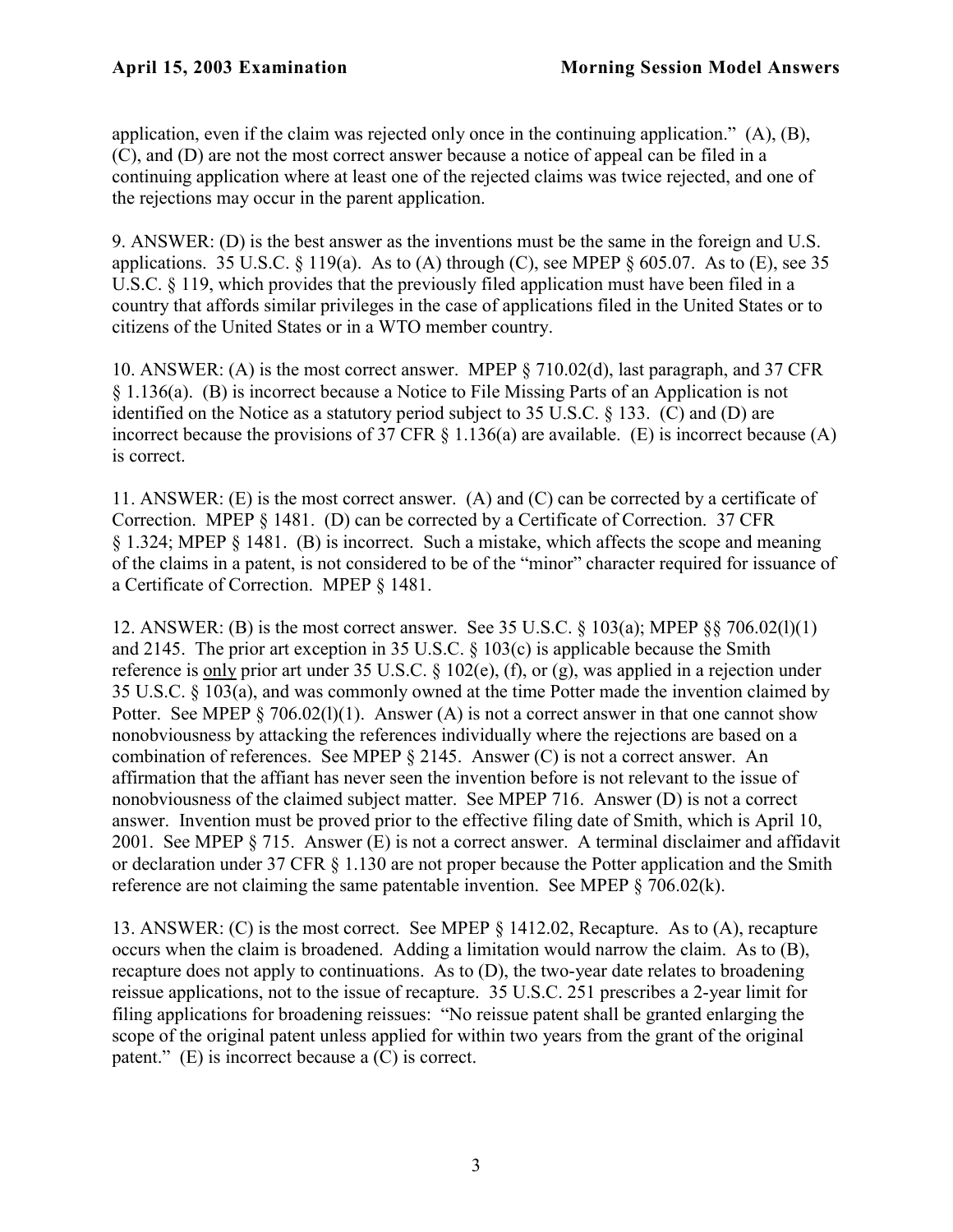14. ANSWER: (A) is the most correct answer. See 37 CFR § 1.22(a); MPEP § 509. Answers (B) through (E) have no factual basis or foundation in the MPEP.

15. ANSWER: (C) is the most correct answer. See MPEP § 706.07(b). (A) is incorrect because a final rejection is not proper on a second action if it includes a rejection on newly cited art other than information submitted in an information disclosure statement under 37 CFR 1.97(c). MPEP § 706.07(a). (B) is incorrect because it is improper to make final a first Office action in a continuation-in-part application where any claim includes subject matter not present in the parent application. MPEP  $\S 706.07(b)$ . (D) is incorrect because it is improper to make final a first Office action in a substitute application where that application contains material, which was presented in the earlier application after final rejection, or closing of prosecution but was denied entry because the issue of new matter was raised. MPEP § 706.07(b). (E) is incorrect because (C) is correct.

16. ANSWER: (A) is the most correct answer. See 35 U.S.C. § 111; 37 CFR § 1.53; MPEP § 601.01. As provided in MPEP § 601.01(a), the filing fee for an application filed under 37 CFR 1.53(b) can be submitted after the filing date. Answers (B), (C), (D) and (E) are incorrect. See 37 CFR § 53(b); MPEP § 601.01. 37 CFR § 1.53(b) provides that a filing date is granted on the date on which a specification as prescribed by 35 U.S.C.  $\S$  112 containing a description pursuant to 37 CFR § 1.71 and at least one claim pursuant to 37 CFR § 1.75, and any drawing required by 37 CFR  $\S$  1.81(a) are filed in the Office. Thus, (B), (C), (D) and (E) are needed to obtain a filing date.

17. ANSWER: (C) is the most correct answer. As stated in MPEP § 2172.01, "a claim which fails to interrelate essential elements of the invention as defined by applicant(s) in the specification may be rejected under 35 U.S.C. 112, second paragraph, for failure to point out and distinctly claim the invention. See *In re Venezia*, 530 F.2d 956, 189 USPQ 149 (CCPA 1976); *In re Collier*, 397 F.2d 1003, 158 USPQ 266 (CCPA 1968)." (A) is incorrect. As stated in MPEP § 2172.01, "A claim which omits matter disclosed to be essential to the invention as described in the specification or in other statements of record may be rejected under 35 U.S.C. § 112, first paragraph, as not enabling. *In re Mayhew*, 527 F.2d 1229, 188 USPQ 356 (CCPA 1976)"; MPEP  $\S 2164.08(c)$ . (B) is incorrect. As stated in MPEP  $\S 2165$ , "Failure to disclose the best mode need not rise to the level of active concealment or grossly inequitable conduct in order to support a rejection or invalidate a patent. Where an inventor knows of a specific material that will make possible the successful reproduction of the effects claimed by the patent, but does not disclose it, speaking instead in terms of broad categories, the best mode requirement has not been satisfied. *Union Carbide Corp. v. Borg - Warner*, 550 F.2d 555, 193 USPQ 1 (6th Cir. 1977)." (D) is incorrect. MPEP § 2165.01, under the heading "Defect In Best Mode Cannot Be Cured By New Matter," indicates that if there is no disclosure of the best mode contemplated by the inventor at the time the application is filed, such a defect cannot be cured by submitting an amendment seeking to put into the specification something required to be there when the patent application was originally filed. *In re Hay*, 534 F.2d 917, 189 USPQ 790 (CCPA 1976). Any proposed amendment of this type should be treated as new matter. MPEP § 2165.01. (E) is incorrect. As stated in MPEP § 2165.02, "The best mode requirement is a separate and distinct requirement from the enablement requirement of the first paragraph of 35 U.S.C. § 112. *In re Newton*, 414 F.2d 1400, 163 USPQ 34 (CCPA 1969).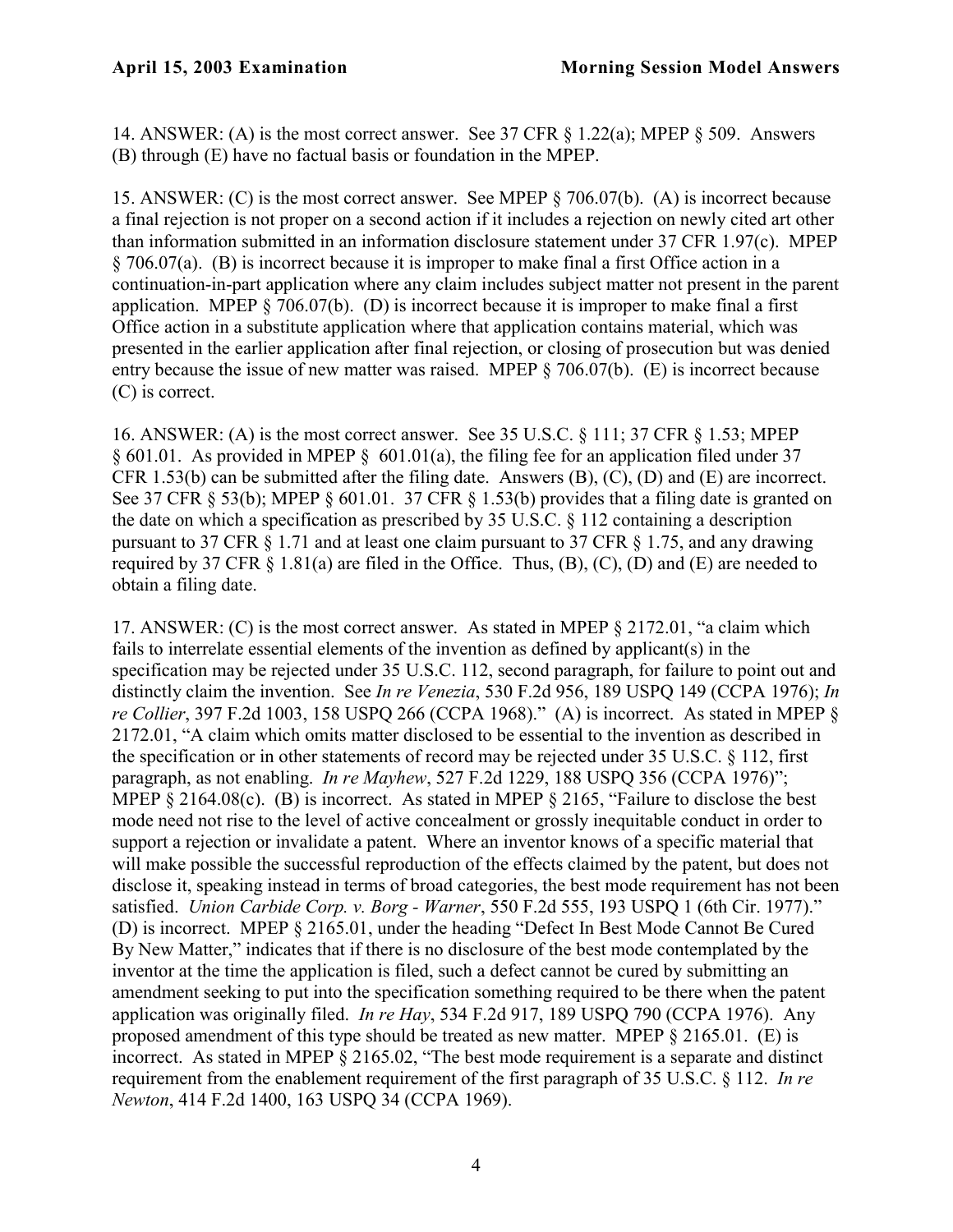18. ANSWER: (A) is true, and thus the most correct answer. As stated in MPEP § 2129, and see *In re Fout,* 675 F.2d 297, 300-01, 213 USPQ 532,535-36 (CCPA 1982). (B) is not true, and thus not correct. MPEP § 2129, and see *Reading & Bates Construction Co. v. Baker Energy Resources Corp*., 748 F.2d 645, 650, 223 USPQ 1168, 1172 (Fed. Cir. 1984). (C) is not true, and thus not correct because the admitted foundational discovery is a statutory bar. See the reasons discussed for answer (B). (D) is not true, and is thus incorrect. MPEP § 2129, and see *In re Nomiya*, 184 USPQ 607, 610 (CCPA 1975) (figures in the application labeled "prior art" held to be an admission that what was pictured was prior art relative to applicant's invention.). (E) is not true. MPEP § 2129; and see *In re Ehrreich*, 590 F.2d 902, 909 – 910, 200 USPQ 504, 510 (CCPA 1979); *Sjolund v. Musland*, 847 F.2d 1573, 1577, 6 USPQ2d 2020, 2023 (Fed. Cir. 1988); *Pentec, Inc. v. Graphic Controls Corp.*, 776 F.2d 309, 315, 227 USPQ 766, 770 (Fed. Cir. 1985); and *Reading & Bates Construction Co. v. Baker Energy Resources Corp*., 748 F.2d 645, 650, 223 USPQ 1168, 1172 (Fed. Cir. 1984).

19. ANSWER: (B) is the most correct answer. 37 CFR § 1.133; MPEP § 713.02. As stated in MPEP § 713.02, "[a] request for an interview prior to the first Office action is ordinarily granted in continuing or substitute applications. A request for an interview in all other applications before the first action is untimely and will not be acknowledged if written, or granted if oral. 37 CFR 1.133(a)." (A) is incorrect because interview will not be permitted off Office premises without the authority of the Commissioner. 37 CFR  $\S$  1.133(a)(1). (C) is incorrect because an interview for the discussion of the patentability of a pending application will not occur before the first Office action, unless the application is a continuing or substitute application. 37 CFR § 1.133(a)(2). (D) is incorrect because (A) and (C) are incorrect. (E) is incorrect because (B) is correct.

20. ANSWER: (D) is the most correct answer. See MPEP §§ 2112.01 and 2131. MPEP § 2112.01, under the heading "Product and Apparatus Claims – When the Structure Recited in the Reference is Substantially Identical to that of the Claims, Claimed Properties or Functions are Presumed to be Inherent" states that "[w]here the claimed and prior art products are identical or substantially identical in structure or composition, or are produced by identical or substantially identical processes, a *prima facie* case of either anticipation or obviousness has been established. *In re Best*, 562 F.2d 1252, 1255, 195 USPQ 430, 433 (CCPA 1977)." Here, the claimed microorganism and the prior art microorganism appear to be the identical. (A) is an incorrect choice. MPEP § 2105, under the heading "Patentable Subject Matter – Living Subject Matter," states "...the question of whether or not an invention embraces living matter is irrelevant to the issue of patentability." The Supreme Court has held that biological materials such as microorganisms, and non-human animals, is patentable subject matter, provided it is made by man. Here, Eric's isolation and purification the microorganism from its natural state (environment) makes it a product of human ingenuity, as opposed to a product of nature. *Diamond v. Chakrabarty*, 447 U.S. 303, 206 USPQ 193 (1980). (B) is an incorrect choice. MPEP § 2107.01, under the heading "III. Therapeutic or Pharmacological Utility," states that the "courts have found utility for therapeutic invention despite the fact that an applicant is at a very early stage in the development of a pharmaceutical product or therapeutic regimen based on a claimed pharmacological or bioactive compound or composition." See, *Cross v. Iizuka*, 753 F.2d 1040, 1051, 224 USPQ 739, 747-48 (Fed. Cir. 1985). See also, *In re Brana*, 51 F.3d 1560, 34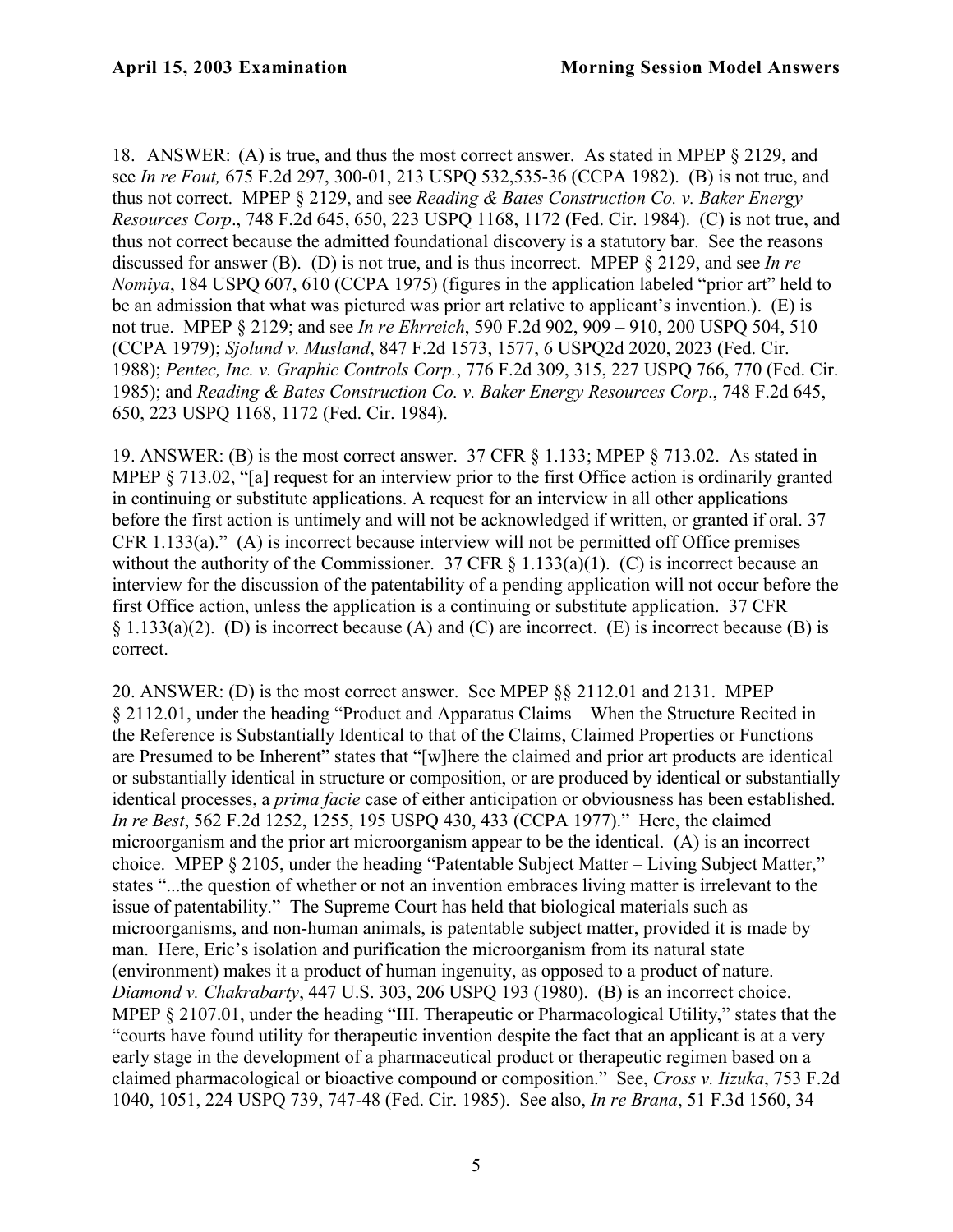USPQ2d 1436 (Fed. Cir. 1995). Citing *Brana,* MPEP § 2107.01 states, "Accordingly, Office personnel should not construe 35 USC 101, under the logic of 'practical' utility or otherwise, to require that an applicant demonstrate that a therapeutic agent based on a claimed invention is a safe or fully effective drug for humans." See also, MPEP § 2107.03, under the heading "Special Considerations for Asserted Therapeutic or Pharmacological Utilities, I. A Reasonable Correlation Between the Evidence and the Asserted Utility is Sufficient," which states "As a general matter, evidence of pharmacological or other biological activity of a compound will be relevant to an asserted therapeutic use if there is a reasonable correlation between the activity in question and the asserted utility. *Cross v. Iizuka*, 753 F.2d 1040, 224 USPQ 739 (Fed. Cir. 1985); *In re Jolles*, 628 F.2d 1322, 206 USPQ 885 (CCPA 1980); *Nelson v. Bowler*, 626 F.2d 853, 206 F.2d 881 (CCPA 1981). An applicant can establish this reasonable correlation by relying on statistically relevant data documenting the activity of a compound or composition, arguments or reasoning, documentary evidence (*e.g.*, articles in scientific journals), or any combination thereof. The applicant does not have to prove that a correlation exists between a particular activity and an asserted therapeutic use of a compound as a matter of statistical certainty, nor does he or she have to provide actual evidence of success in treating humans where such utility is asserted. Instead, as the courts have repeatedly held, all that is required is a reasonable correlation between the activity and the asserted use." Since mice are routinely used to test anti-cancer drugs for their tumoricidal activity, it is reasonable to assume that the compound, spectaculysem, may be useful as a therapeutic agent. (C) is an incorrect choice. MPEP § 2145, under the subheading "X. Arguing Improper Rationales for Combining References. A. Impermissible Hindsight." If, as acknowledged by the examiner, a novel microorganism has been discovered, then any product which it makes could not have been anticipated by, or obvious over, the prior art. The examiner's rejection is based purely on hindsight derived from his or her reading of the applicant's specification.

21. ANSWER: (C) is the most correct answer. MPEP § 2163.06, under the heading "Review Of New Matter Objections And Rejections," states "[a] rejection of claims is reviewable by the Board of Patent Appeals and Interferences, whereas an objection and requirement to delete new matter is subject to supervisory review by petition under 37 CFR [1.181](http://www.uspto.gov/web/offices/pac/mpep/documents/appxr_1_179.htm). If both the claims and specification contain new matter either directly or indirectly, and there has been both a rejection and objection by the examiner, the issue becomes appealable and should not be decided by petition." Answer (C) is not in accordance with the USPTO rules and the procedures set forth in the MPEP. (A), (B) and (D) are incorrect. They are in accord with proper USPTO procedure. See MPEP § 2163.06, under the heading "Review Of New Matter Objections And Rejections." (E) is not correct because (C) is correct. MPEP § 2163.06.

22. ANSWER: (A) is the most correct answer. MPEP § 2113, under the heading "Product-By-Process Claims Are Not Limited To The Manipulations Of The Recited Steps, Only The Structure Implied By The Steps," states "'even though product-by-process claims are limited by and defined by the process, determination of patentability is based on the product itself. The patentability of a product does not depend on its method of production. If the product in the product-by-process claim is the same as or obvious from a product of the prior art, the claim is unpatentable even though the prior product was made by a different process.' *In re Thorpe*, 777 F.2d 695, 698, 227 USPQ 964, 966 (Fed. Cir. 1985)." The issue is whether the claimed mixture Y is the same as or obvious over the patented mixture Y. MPEP § 2113, under the heading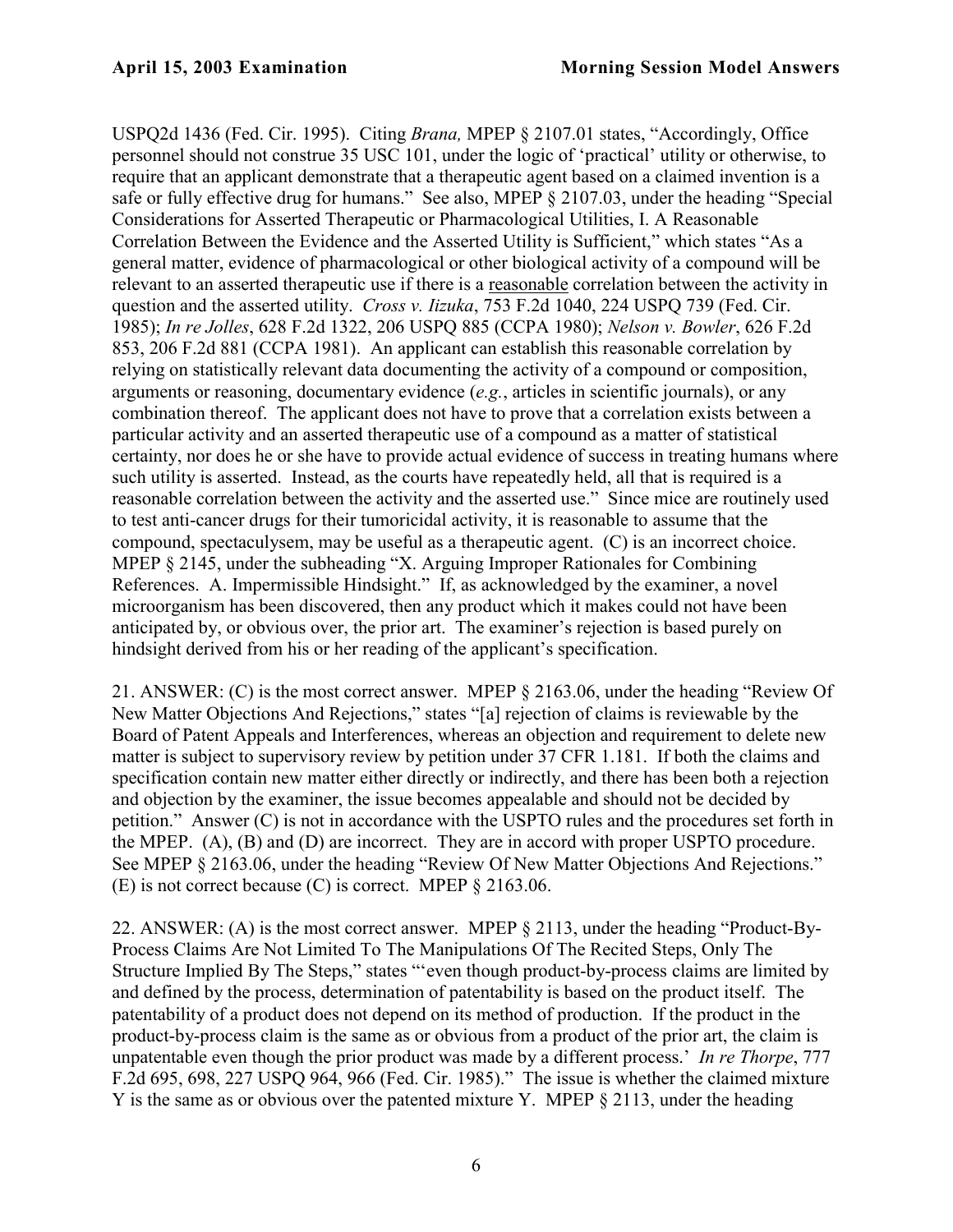"Once A Product Appearing To Be Substantially Identical Is Found And A 35 U.S.C. 102/103 Rejection Made, The Burden Shifts To The Applicant To Show An Unobvious Difference," states "[o]nce the examiner provides a rationale tending to show that the claimed product appears to be the same or similar to that of the prior art, although produced by a different process, the burden shifts to applicant to come forward with evidence establishing an unobvious difference between the claimed product and the prior art product. *In re Marosi*, 710 F.2d 798, 802, 218 USPQ 289, 292 (Fed. Cir. 1983)." Evidence that the two processes produce different properties is germane to the issue of patentability of the product-by-process claim. Accordingly, a comparison of the results obtained by conducting the process recited in the claim versus the process used by patent A and which shows that the claimed product exhibits an unexpectedly lower melting point would be a persuasive demonstration that, although the products would appear to be substantially identical, in fact, they are patentably different. *Ex parte Gray*, 10 USPQ2d 1922 (Bd. Pat. App. & Inter. 1989). Therefore, the best reply to the outstanding rejection would be to argue that the claimed product has an unexpectedly lower melting point and to support that argument with evidence showing that the result of the patent A process is a mixture with higher melting point as compared to the claimed product. (B) is not the most correct answer. The patentability of a product-by-process claim is determined on the basis of product characteristics, not process steps. (C) is not the most correct answer. The declaration is conclusory, as opposed to being factual. Thus, the argument is not supported by facts. As stated in MPEP § 716.02(c), under the heading "Opinion Evidence," "Although an affidavit or declaration which states only conclusions may have some probative value, such an affidavit or declaration may have little weight when considered in light of all the evidence of record in the application. *In re Brandstadter*, 484 F.2d 1395, 179 USPQ 286 (CCPA 1973)." Thus, the reply in (A) is the most correct answer vis-à-vis (C). (D) like answer (B), is not the most correct answer for the same reason discussed for (B). (E) is not the most correct answer. Like answer (C), this reply rightly focuses on product properties. But without the comparative factual evidence to support it, this reply is weaker than one described in answer (A).

23. ANSWER: (B) is the most correct answer. See 37 CFR § 10.87. As to (A), practitioner may not limit damages under 37 CFR § 10.78. As to (C), see 37 CFR § 10.89(b)(1). As to (D), see 37 CFR § 10.89(c)(4). As to (E), see 37 CFR § 10.112(a) where client funds advanced for legal services are required to be deposited in a bank account.

24. ANSWER: (C) is the most correct answer. Not all fees are subject to the small entity reduction. See, for example, 37 CFR  $\S$  1.17(p). As to (A), a small business concern for the purposes of claiming small entity status for fee reduction purposes is any business concern that: (i) has not assigned, granted, conveyed, or licensed, and is under no obligation under contract or law to assign, grant, convey, or license, any rights in the invention to any person, concern, or organization which would not qualify for small entity status as a person, small business concern, or nonprofit organization. and (ii) meets the standards set forth in the appropriate section of the code of federal regulations to be eligible for reduced patent fees. *Sam's Labs* meets all of the elements required by 37 CFR § 1.27 (a)(2). Statement (B) contains all of the elements required by 37 CFR § 1.27 (a)(4). Statement (D) contains all of the elements required by 37 CFR § 1.27 (c)(1). Statement (E) contains all of the elements required by 37 CFR  $\S 1.27$  (c)(1)(iii).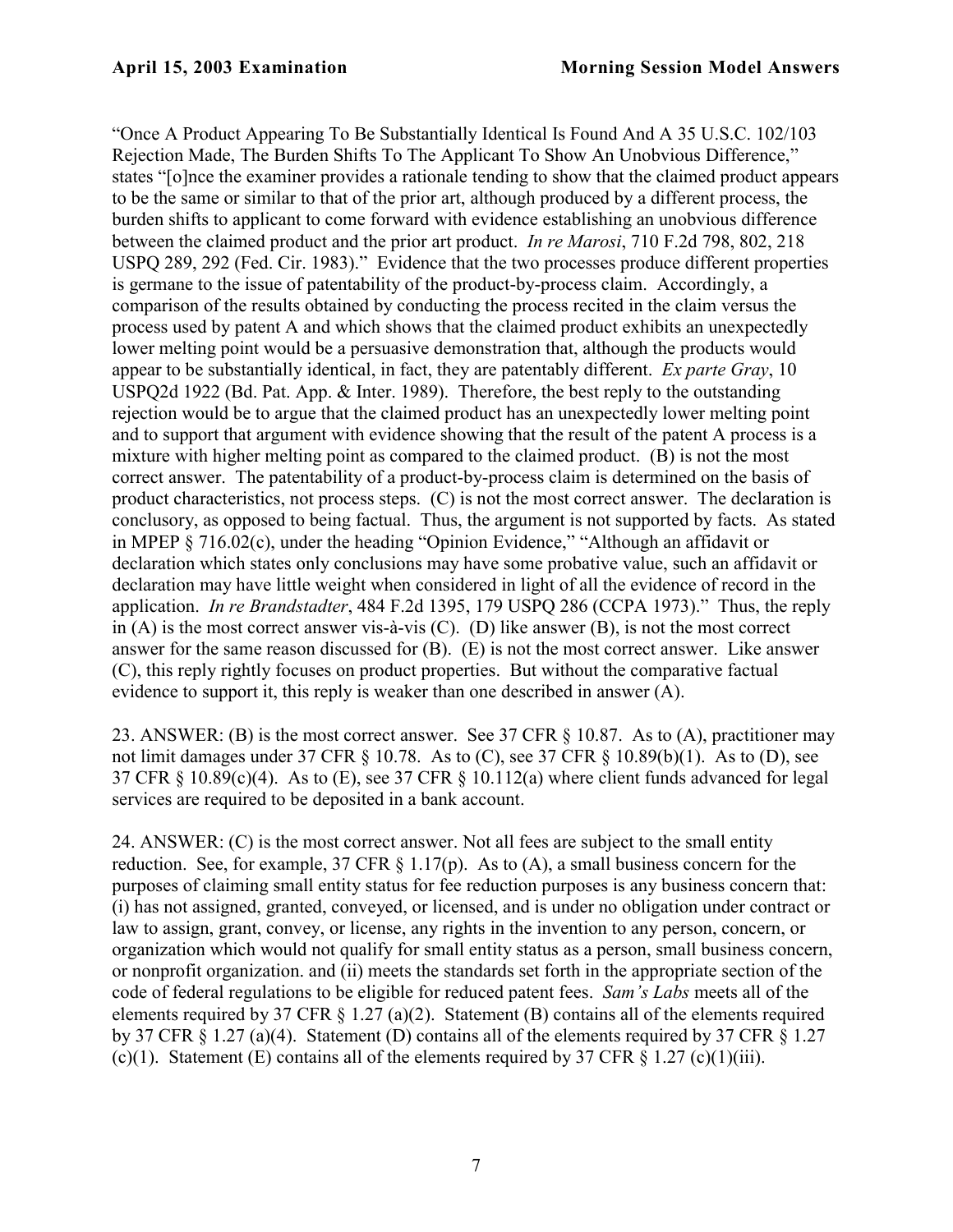25. ANSWER: (D) is the most correct answer. See MPEP § 1211.02. (D) is not a proper basis for remand because the Board has no authority to require the examiner to consider an affidavit which has not been entered after final rejection and which was filed while the application was pending before the examiner. Pursuant to 37 CFR § 1.195, "[a]ffidavits…submitted after the case has been appealed will not be admitted without a showing of good and sufficient reasons why they were not earlier presented." The facts are silent regarding whether such a showing was made. However, as discussed in MPEP § 715.09, "Review of an examiner's refusal to enter [and consider] an affidavit as untimely is by petition and not by appeal to the Board of Patent Appeals and Interferences. *In re Deters*, 515 F.2d 1152, 185 USPQ 644 (CCPA 1975); *Ex parte Hale*, 49 USPQ 209 (Bd. App. 1941)." Thus, remand by the Board cannot be expected. Support for each of answers  $(A)$ ,  $(B)$ ,  $(C)$  and  $(E)$  is specifically provided for in MPEP  $\S$  1211.

26. ANSWER: Answer (A), describing a procedure that is not in accordance with the USPTO rules and the procedures set forth in the MPEP, is the most correct answer. See MPEP § 609, under the heading "Minimum Requirements for an Information Disclosure Statement," and subheading "B(3). Information Disclosure Statement Filed After B(2), but Prior to Payment of Issue Fee 37 CFR 1.97 (d)", and subheading "B(5) Statement Under 37 CFR 1.97(e)." The statement specified in 37 CFR § 1.97(e) requires that the practitioner certify, after reasonable inquiry, that no item of information contained in the IDS was known to any individual designated in 37 CFR § 1.56(c) more than three months prior to the filing of the information disclosure statement. The practitioner cannot certify this because the reference was known to the client before February 11, 2002, the time of filing of the utility application, which was more than three months prior to the filing of the information disclosure statement. Answer (B), stating a procedure that conforms with the USPTO rules and the procedures set forth in the MPEP, is an incorrect answer. Under 37 CFR  $\S$  1.313(a), a petition to withdraw the application from issue is not required if a proper RCE is filed before payment of the issue fee. Answer (C), stating a procedure that conforms with the USPTO rules and the procedures set forth in the MPEP, is an incorrect answer. A practitioner can file a continuing application on or before the date that the issue fee is due and permit the parent application to become abandoned for failure to pay the issue fee. Answer (D), stating a procedure that conforms with the USPTO rules and the procedures set forth in the MPEP, is an incorrect answer. Under  $37 \text{ CFR } \S$  1.313(c)(3), a petition to withdraw the application from issue can be filed after payment of the issue fee to permit the express abandonment of the application in favor of a continuing application. Answer (E), stating a procedure that conforms with the USPTO rules and the procedures set forth in the MPEP, is an incorrect answer. Under 37 CFR  $\S$  1.313(c)(2), a petition to withdraw the application from issue can be filed after payment of the issue fee to permit consideration of a Request for Continued Examination (RCE) under 37 CFR § 1.114. See also MPEP § 1308.

27. ANSWER (B) is the most correct answer. See *Ex parte Merz*, 75 USPQ 296 (Bd. App. 1947) (holding that the "lapse of time between the completion or reduction to practice of an invention and the filing of an application thereon" is not relevant to an affidavit or declaration under 37 CFR § 1.131(b)); MPEP § 715.07(a). (A) is incorrect. *Ex parte Hunter*, 1889 C.D. 218, 49 O.G. 733 (Comm'r Pat. 1889); MPEP § 715.07(a). Applicant must show evidence of facts establishing diligence. (C) is incorrect. *Ex parte Kantor*, 177 USPQ 455 (Bd. App. 1958) (after conception has been clearly established, diligence must be considered prior to the effective date is clearly established, since diligence then comes into question); MPEP § 715.07(a). (D) is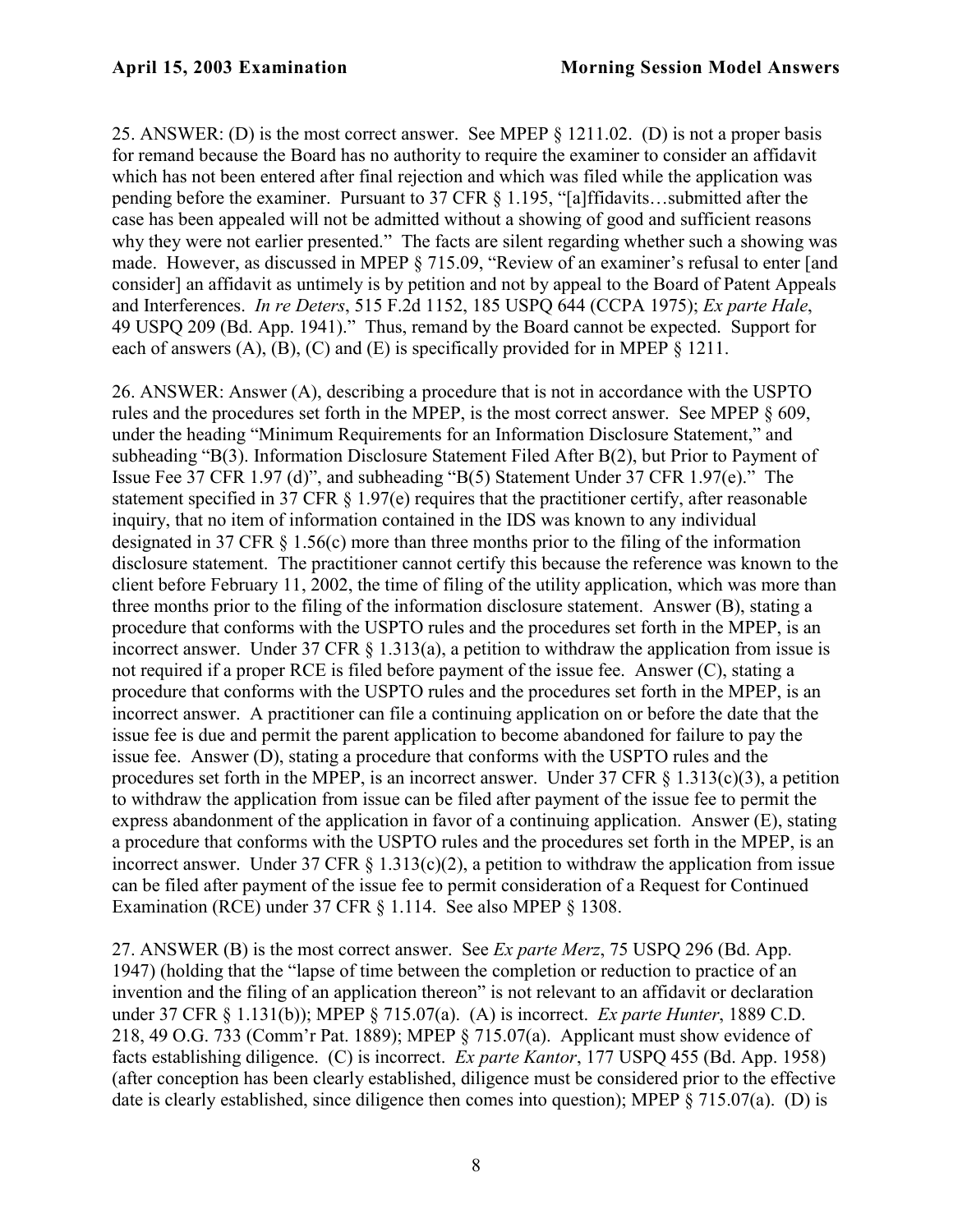incorrect. MPEP § 715.07(c). 37 CFR § 1.131(a) provides for the establishment of a date of completion of the invention in a NAFTA or WTO member country, as well as in the United States, an applicant can establish a date of completion in a NAFTA member country on or after December 8, 1993, the effective date of section 331 of Public Law 103 - 182, the North American Free Trade Agreement Act, and can establish a date of completion in a WTO member country other than a NAFTA member country on or after January 1, 1996, the effective date of section 531 of Public Law 103 - 465, the Uruguay Round Agreements Act. Not all countries are members of NAFTA or WTO, and prior invention in a foreign country cannot be shown without regard for when the reduction to practice occurred. (E) is incorrect. MPEP § 715.07. Actual reduction to practice generally, but not always, requires a showing that the apparatus actually existed and worked, "There are some devices so simple that a mere construction of them is all that is necessary to constitute reduction to practice." *In re Asahi/America Inc.*, 68 F.3d 442, 37 USPQ2d 1204 (Fed. Cir. 1995) (citing *Newkirk v. Lulegian*, 825 F.2d 1581, 3USPQ2d 1793 (Fed. Cir. 1987) and *Sachs v. Wadsworth*, 48 F.2d 928, 929, 9 USPQ 252, 253 (CCPA 1931). The claimed restraint coupling held to be so simple a device that mere construction of it was sufficient to constitute reduction to practice. Photographs, coupled with articles and a technical report describing the coupling in detail were sufficient to show reduction to practice.).

28. All answers were accepted.

29. ANSWER: (A) is the most correct answer. See MPEP § 512, which states "The Certificate of Mailing procedure does not apply to papers mailed in a foreign country." (B) is not correct. See MPEP § 512. Certificate of transmission procedure applies to correspondence transmitted to the Office from a foreign country and an amendment is not prohibited from being transmitted by facsimile and is not precluded from receiving the benefits under 37 CFR § 1.8. (C) is not correct. See MPEP § 609, under the heading "Time for Filing." An IDS will be considered to have been filed on the date of mailing if accompanied by a properly executed certificate of mailing or facsimile transmission under 37 CFR § 1.8. (D) is not correct. See MPEP § 706.07(h) Comparison Chart. An RCE is entitled to the benefit of a certificate of mailing or transmission under 37 CFR § 1.8. (E) is not correct. See MPEP § 1206. An appeal brief is entitled to the benefit of a certificate of mailing or transmission under 37 CFR § 1.8 because it is required to be filed in the Office within a set time period which is 2 months from the date of appeal.

30. ANSWER: (B) is the most correct answer. 37 CFR § 1.75(c). Answers (A) and (E) are incorrect because they improperly seek to broaden the parent claim. 37 CFR § 1.75(c). Answer (A) broadens the range by going below the stated limit. Answer (E) broadens by trying to remove a recited component of the second gas, and covering subject matter that is not covered by the parent claim. Answer (C) is incorrect because claim 1 uses the close ended claim term "consists" in connection with the second gas, which precludes the addition of further components to the second gas in claim 4. Answer (D) is incorrect because the use of the exemplary language "such as" is improper is improper under 35 U.S.C. § 112, second paragraph, and because it is inconsistent with claim 1. See MPEP § 2173.05(d).

31. ANSWER: (E) is the most correct answer. MPEP § 410 makes clear that the certification requirement set forth in 37 CFR § 10.18(b) "has permitted the PTO to eliminate the separate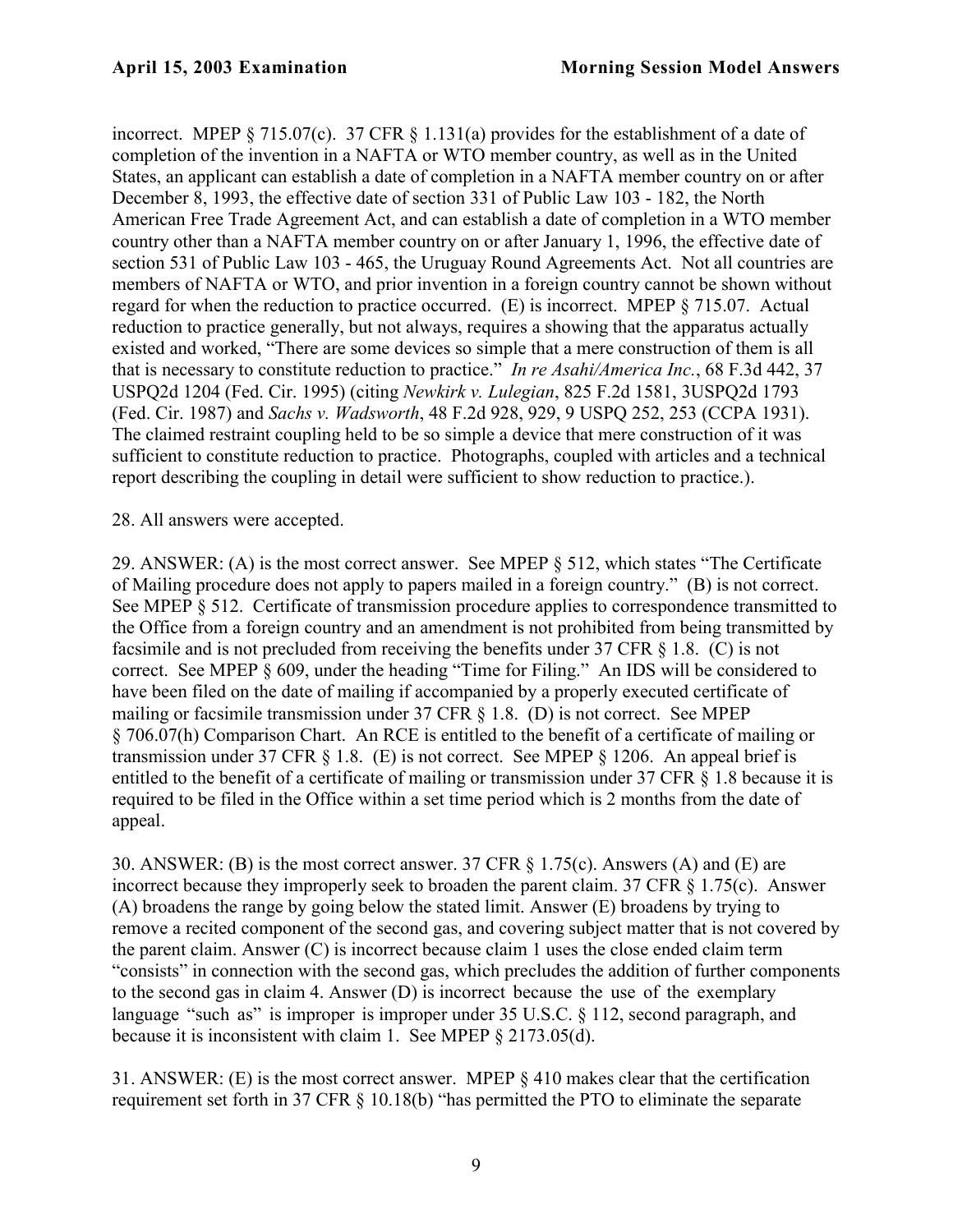verification requirement previously contained in 37 CFR …1.27 [small entity statements], …1.52 [English translations of non-English documents], …1.55 [claim for foreign priority], [and] ...1.102 [petition to make an application special]."

32. ANSWER: (C) is the most correct answer. This is not true since 37 CFR § 1.76(d)(4) provides, in part, "(4)…Captured bibliographic information derived from an application data sheet containing errors may be recaptured by a request therefor and the submission of a supplemental application data sheet, an oath or declaration under  $37$  CFR  $\frac{163}{3}$  or  $\frac{167}{3}$  or a letter pursuant to 37 CFR 1.33(b)." (A) is in accordance with 37 CFR  $\S$  1.76(a). (B) is in accordance with 37 CFR  $\S$  1.76(b). (D) is in accordance with 37 CFR  $\S$  1.76(c). (E) is in accordance with 37 CFR  $\S$  1.76 (d)(4).

33. ANSWER: (A) and (E) are accepted as correct answers. Regarding (E), see MPEP § 2131. To anticipate a claim, the elements of a reference "must be arranged as required by the claim…." See MPEP § 2131, citing *In re Bond*, 910 F.2d 831, 15 USPQ2d 1566 (Fed. Cir. 1990). In (E), the on/off switch of Lancer's toothbrush is arranged differently than that of the claimed toothbrush. (A) is accepted as correct because the given facts do not specify the location of the power supply as being included within the toothbrush. Though the description of the toothbrush as being electric can imply an inherent source of power, it may also may imply an external power source for the electric toothbrush. Accordingly, (A) is also accepted as a correct answer in the circumstances. (B) is incorrect because evidence of secondary considerations, such as commercial success, is irrelevant to a 35 U.S.C. § 102 rejection. See MPEP § 2131.04. (C) is incorrect. "'Arguments that the alleged anticipatory prior art…'teaches away from the invention'…[are] not 'germane' to a rejection under section 102.'" MPEP § 2131.05 (quoting *Twin Disc, Inc*. *v. United States,* 231 USPQ 417, 424 (Cl. Ct. 1986)). (D) is incorrect. "The term 'others' in 35 U.S.C. 102(a) refers to any entity which is different from the inventive entity. The entity need only differ by one person to be 'by others.' This holds true for all types of references eligible as prior art under 35 U.S.C. 102(a) including publications…." MPEP § 2132. Here, because Lancer is only one of three inventors of the claim, the patent is by others.

34. ANSWER: (A) is the most correct answer. MPEP § 2144.03 provides that when an applicant seasonably traverses an officially noticed fact, the examiner may cite a reference teaching the noticed fact and make the next action final. Here, applicant did seasonably traverse the noticed fact by demanding proof in response to the rejection. II is therefore an appropriate action by the examiner. I is also an appropriate action because the examiner should vacate a rejection based on official notice if no support for the noticed fact can be found in response to a challenge by the applicant. *See In re Ahlert*, 424 F.2d 1088, 1091 (C.C.P.A. 1970) ("[a]ssertions of technical facts in areas of esoteric technology must always be supported by citation to some reference work" and "[a]llegations concerning specific "knowledge" of the prior art, which might be peculiar to a particular art should also be supported"). (B) is incorrect because (A) is correct. (C), (D), and (E) are incorrect because action III is improper. An applicant is entitled to respond to a rejection by requesting reconsideration, with or without amending the application. 37 CFR § 1.111(a)(1). Applicant is also required to timely challenge a noticed fact in order to preserve the issue for appeal. MPEP § 2144.03.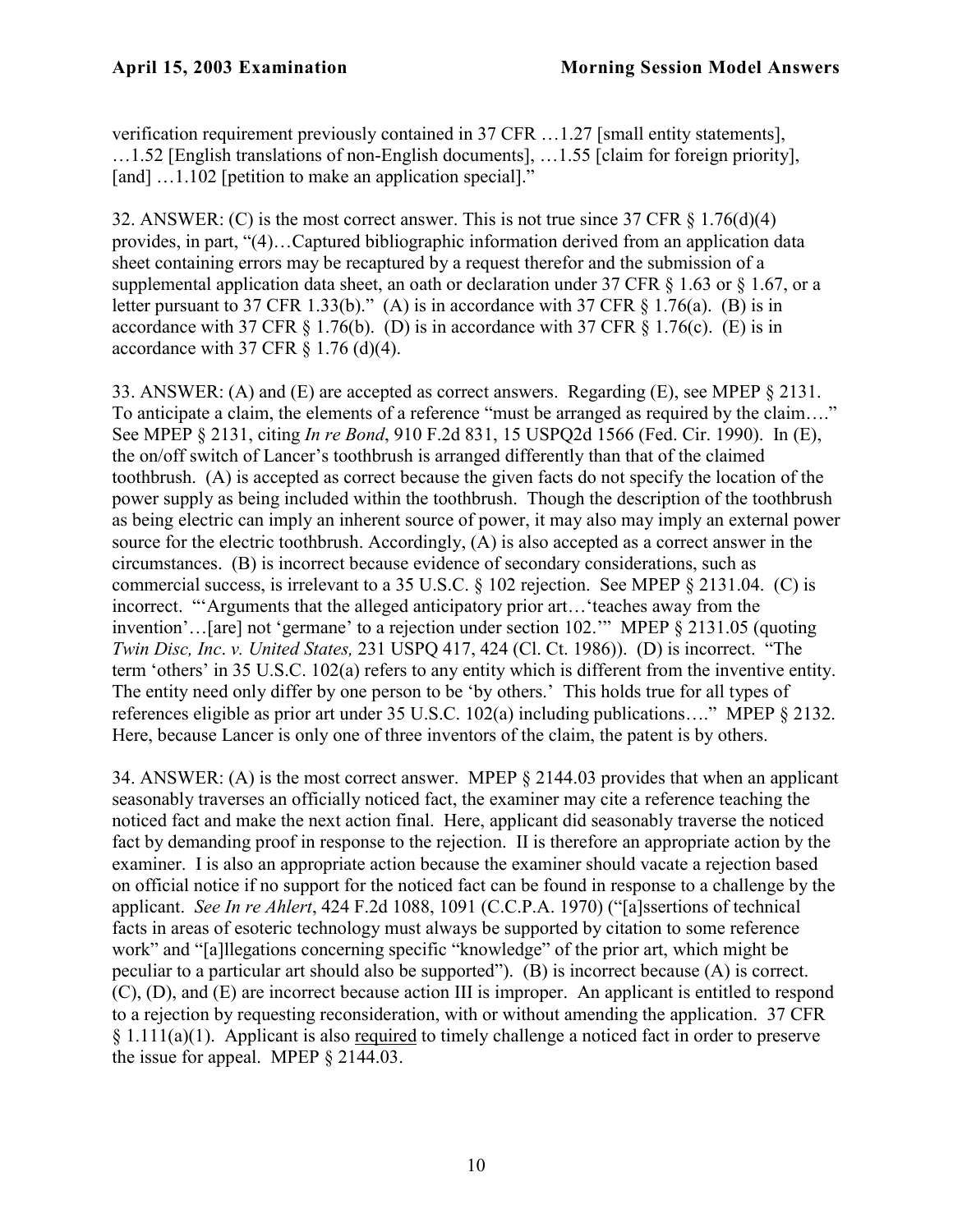35. ANSWER: (E) is correct because 37 CFR § 1.321(a) states, in pertinent part, that "any patentee may disclaim or dedicate to the public…any terminal part of the term, of the patent granted." 35 U.S.C. § 173 states, "Patents for designs shall be granted for the term of fourteen years from the date of grant." (A) is wrong because such action would not permit Igor to financially exploit any portion of the term of his patent, since 37 CFR § 3.56 indicates that the result is a conditional assignment, which is regarded as an absolute assignment for Office purposes. (B) is wrong because 37 CFR § 1.321(a) provides for dedication to the public of "the entire term, or any terminal part of the term" only. "[T]he first five years of the patent term" does not qualify as a terminal part of the term. (C) is wrong because Igor would not achieve his objective of dedicating at least a portion of his patent term to the public, since the term of the design patent would expire on January 23, 2015. 35 U.S.C. § 173. (D) is wrong because 37 CFR § 1.321(a) restricts a disclaimer to "any complete claim or claims" or "the entire term, or any terminal part of the term" of a patent. "Royalties received from licensing" are not addressed by 37 CFR § 1.321(a).

36. ANSWER: (A) is the most correct answer. (A) is true since only the inventor may file for a patent. 35 U.S.C. § 101. As to answers (C) and (E), since Alice is not a joint inventor and she does not have sufficient proprietary interest in the invention, she may not file a patent application on Mike's behalf. 35 U.S.C. § 116; 37 CFR § 1.47(b). As to (B), you ordinarily may not accept payment from someone other than your client. 37 CFR  $\S$  10.68(a)(1). As to (D), inventorship cannot be changed when there is deceptive intent.

37. ANSWER: (A) is the most correct answer. MPEP § 1214.06, under the heading "Examiner Sustained in Whole or in Part." Under the heading "No Claims Stand Allowed" it states "Claims indicated as allowable prior to appeal except for their dependency from rejected claims will be treated as if they were rejected." (B) and (C) are not the most correct answers. These options would apply to applications where the Board reversed the rejection of the dependent claims and affirmed the rejection of the independent claim. (D) is not correct. The Board does not render a decision on objected to claims. See 37 CFR § 1.191(c). (E) is not correct because the mailing of a Board decision does not abandoned an application. See 37 CFR § 1.197(a).

38. ANSWER: (E) is the most correct answer. As to (B), see 35 U.S.C. §§ 151; 154(b)(2)(ii) and (iii); 37 CFR  $\S$  1.704(c)(3); MPEP  $\S$  1306. As to (C) see MPEP  $\S$  $\S$  2203 and 2212. As to (D), the claim for priority is not required, as a person may not wish to do so in order to increase the term of his or her patent. As to (A) deferral under 37 CFR § 1.103 is not available following the notice of allowance. Since (B) and (C) are correct, (E) is the best answer.

39. ANSWER: (D). MPEP § 710.02(e), under the heading "Final Rejection – Time For Reply" states, "If an applicant initially replies within 2 months from the date of mailing of any final rejection setting a 3-month shortened statutory period for reply and the Office does not mail an advisory action until after the end of the 3-month shortened statutory period, the period for reply for purposes of determining the amount of any extension fee will be the date on which the Office mails the Advisory Action advising applicant of the status of the application…" Hence, since no extension fee was paid in the fact pattern, the time allowed applicant for reply to the action from which the appeal was taken is the mail date of the Advisory Action, *i.e*., May 31, 2000. 37 CFR § 1.192(a) recites, in pertinent part, "Appellant must, within two months from the date of the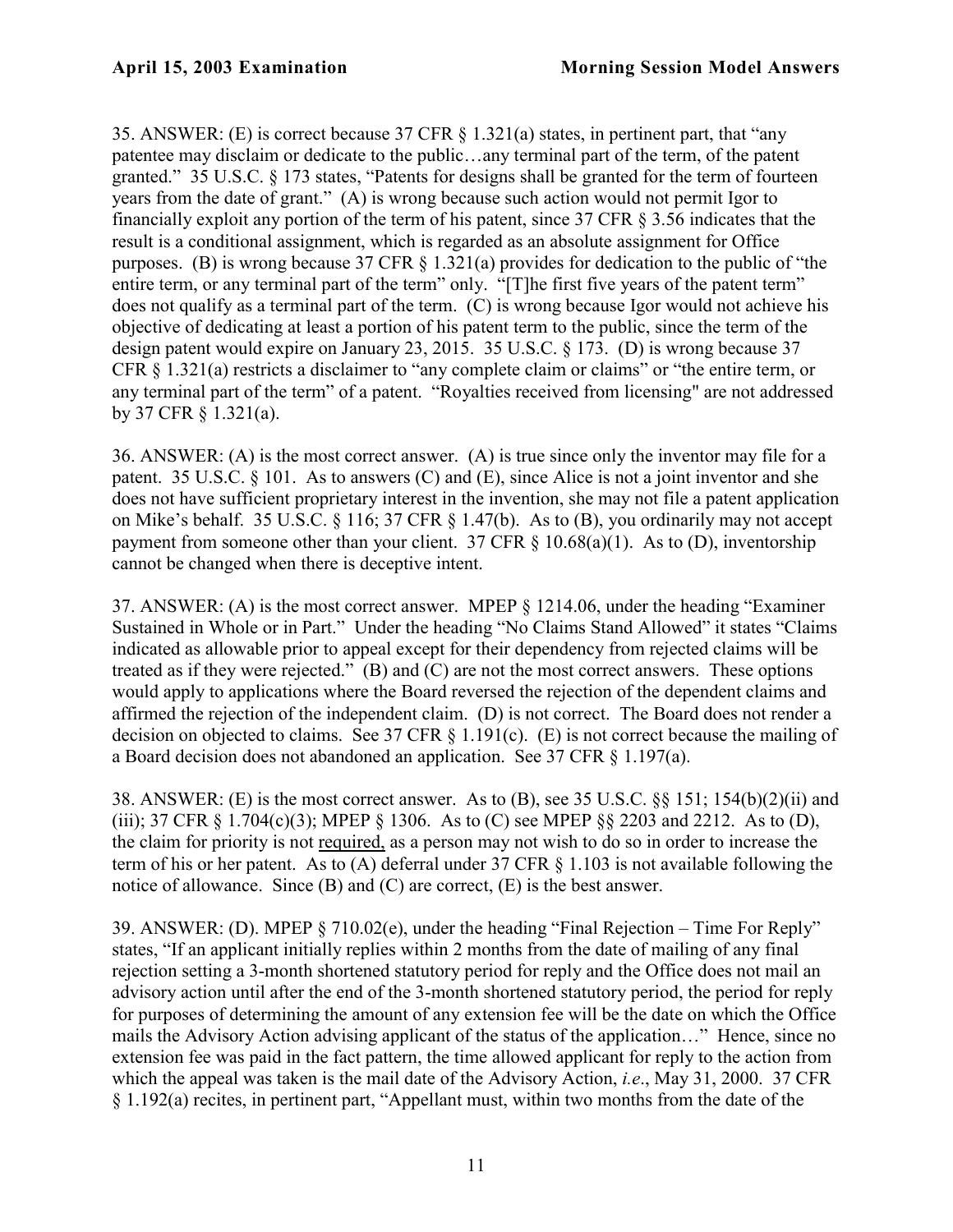notice of appeal under § 1.191 or within the time allowed for reply to the action from which the appeal was taken, if such time is later, file a brief in triplicate." (A), (B), and (C) are wrong because they recite dates which are earlier than May 31, 2000, the last date for filing a Brief without an extension of time. (E) is wrong because it is after the last date for filing a Brief without an extension of time, and therefore an extension of time would be required.

40. ANSWER: (D) is the most correct answer. See 35 U.S.C. § 111(b)(2); 37 CFR § 1.51(c); MPEP  $\S$ § 601 and 601.01(b). 35 U.S.C. § 111(b)(2) states that "[a] claim, as required by the second through fifth paragraphs of section 112, shall not be required in a provisional application." The documents and other components recited in answers  $(A)$  through  $(C)$  and  $(E)$ are required in a provisional application. See 35 U.S.C. § 111(b); 37 CFR § 1.51(c).

41. ANSWER: (B) is the most correct answer. See MPEP § 2143.03. To establish *prima facie* obviousness of a claimed invention, all of the claimed limitations must be taught or suggested by the prior art. (A) is incorrect. See MPEP § 2141.01(a). Although an argument that the reference is nonanalogous art may be appropriate, it is overcome by the acknowledgment that the reference may be reasonably pertinent to the applicant's endeavor to solving the particular problem with which the inventor was concerned. As discussed in MPEP  $\S$  2141.01(a), under the heading "To Rely On A Reference Under 35 U.S.C. 103, It Must Be Analogous Prior Art," which quotes *In re Oetiker*, 977 F.2d 1443, 24 USPQ2d 1443, 1445 (Fed. Cir. 1992), to rely on a reference as a basis for rejection of the applicant's invention, "the reference must either be in the field of the applicant's endeavor or, if not, be reasonably pertinent to the particular problem with which the inventor was concerned." Here, the argument acknowledges that reference may be reasonably pertinent to the applicant's problem solving endeavor. (C) is incorrect. U.S. patents may b used as of their filing dates to show that the claimed subject matter is anticipated or obvious. See MPEP § 2136.02 under the heading "The Supreme Court Has Authorized 35 U.S.C. 103 Rejections Based On 35 USC 102(e)." (D) is incorrect. MPEP § 716.01(c), under the heading, "To Be Of Probative Value, Any Objective Evidence Should Be Supported By Actual Proof," states "Objective evidence which must be factually supported by an appropriate affidavit or declaration to be of probative value includes evidence of unexpected results…." It also quotes from *In re De Blauwe*, 736 F.2d 699, 222 USPQ 191, 196 (Fed. Cir. 1984), "It is well settled that unexpected results must be established by factual evidence. Mere argument or conclusory statements in the specification does not suffice." *De Blauwe*, 736 F.2d at 705, 222 USPQ at 196. Here, the conclusory statement in the specification does not suffice. (E) is incorrect. MPEP § 2145, subsection VIII (under the heading "Arguing About The Age Of References"), quoting from *In re Wright*, 569 F.2d 1124, 193 USPQ 332, 335 (CCPA 1977), states "The mere age of the references is not persuasive of the unobviousness of the combination of their teachings, absent evidence that, notwithstanding knowledge of the references, the art tried and failed to solve the problem." Here, the mere fact that the Foreman patent issued 105 years before the filing date of the pending patent application is unpersuasive of the non-obviousness of the applicant's claim

42. ANSWER: (E) is the most correct answer. See MPEP § 706.02(b), under the heading "Overcoming A 35 U.S.C. § 102 Rejection Based On A Printed Publication Or Patent." (A), (B), and (C) alone, as well as (D) are not correct because they are not the most inclusive.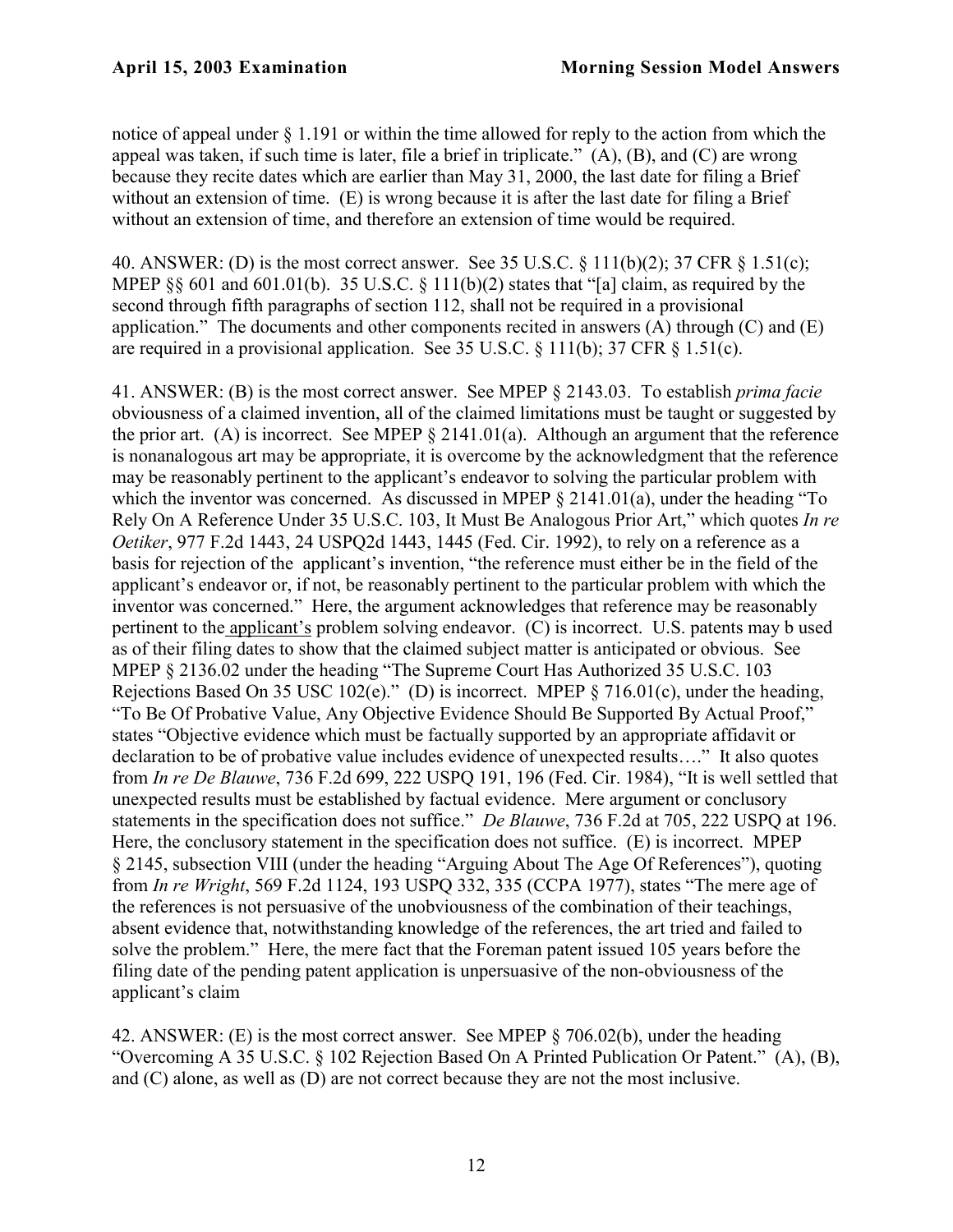43. ANSWER: (A) is the most correct answer. See 37 CFR § 1.33(c). (B) is incorrect. See MPEP  $\&$  403. Powers of attorney to firms filed in executed applications filed after July 2, 1971, are not recognized by the Patent and Trademark Office. However, the firm's address will be considered to be the correspondence address. (C) is incorrect. See MPEP §§ 402.02 and 406. The associate attorney may not appoint another attorney. (D) is incorrect. 37 CFR § 1.36. An assignment will not itself operate as a revocation of a power or authorization previously given. (E) is incorrect. See MPEP § 402.05. Revocation of the power of the principal attorney or agent revokes powers granted by him or her to other attorneys or agents.

44. ANSWER: (C) is the most correct answer. A *prima facie* case of obviousness exists where the claimed ranges and the prior art are close enough that one of ordinary skill in the art would have expected them to have the same properties. *See* MPEP § 2144.05. In Titanium Metals Corp. v. Banner, 778 F.2d 775, 783, 227 USPQ 773, 779 (Fed. Cir. 1985), a claim recited a titanium base alloy consisting essentially of 0.8% nickel, 0.3% molybdenum, up to 0.1% maximum iron, and the balance titanium. A prior art reference described two similar alloys: (i) one with 0.25% molybdenum, 0.75% nickel, and balance titanium; and (ii) another with 0.31% molybdenum, 0.94% nickel, and balance titanium. The court held:

As admitted by appellee's affidavit evidence from James A. Hall, the Russian article discloses two alloys having compositions very close to that of claim 3, which is 0.3% Mo and 0.8% Ni, balance titanium. The two alloys in the prior art have 0.25% Mo-0.75% Ni and 0.31% Mo-0.94% Ni, respectively. The proportions are so close that prima facie one skilled in the art would have expected them to have the same properties. Appellee produced no evidence to rebut that prima facie case. The specific alloy of claim 3 must therefore be considered to have been obvious from known alloys.

*Id*. Thus, (A) is incorrect. (B) and (D) are incorrect because a claim is anticipated by a prior art reference only when the prior art discloses, either expressly or inherently, every limitation of the claimed invention. (E) is incorrect because (C) is correct.

45. ANSWER: (B) is the most correct answer. MPEP § 1208.01 states: "Any allegation that an examiner's answer contains an impermissible new ground of rejection is waived if not timely (37 CFR 1.181(f)) raised by way of a petition under 37 CFR 1.181(a)." Thus, to avoid waiver of the right to contest the examiner's action, the appellant must file a timely petition. (A) is incorrect because the question of whether an answer contains a new ground of rejection is a petitionable, not appealable, matter. See MPEP § 1201. (C) is incorrect because an amendment or new evidence is needed to overcome the new ground of rejection and merely presenting arguments will not succeed. (D) is incorrect because the entry of the amendment or evidence is subject to the provisions of 37 CFR §§ 1.116 and 1.195 and there is no assurance that the examiner will approve entry. (E) is incorrect because it will constitute a waiver on the question of whether an impermissible new ground of rejection has been entered.

46. ANSWER: (D) is the most correct answer. Under 37 CFR § 1.85(a), correcting the drawings to comply with 37 CFR  $\S$  1.84(a)(1) and (k), and making them suitable for reproduction is a *bona fide* response. (A), (B), and (C) are not the most correct answer. In each, Smith seeks to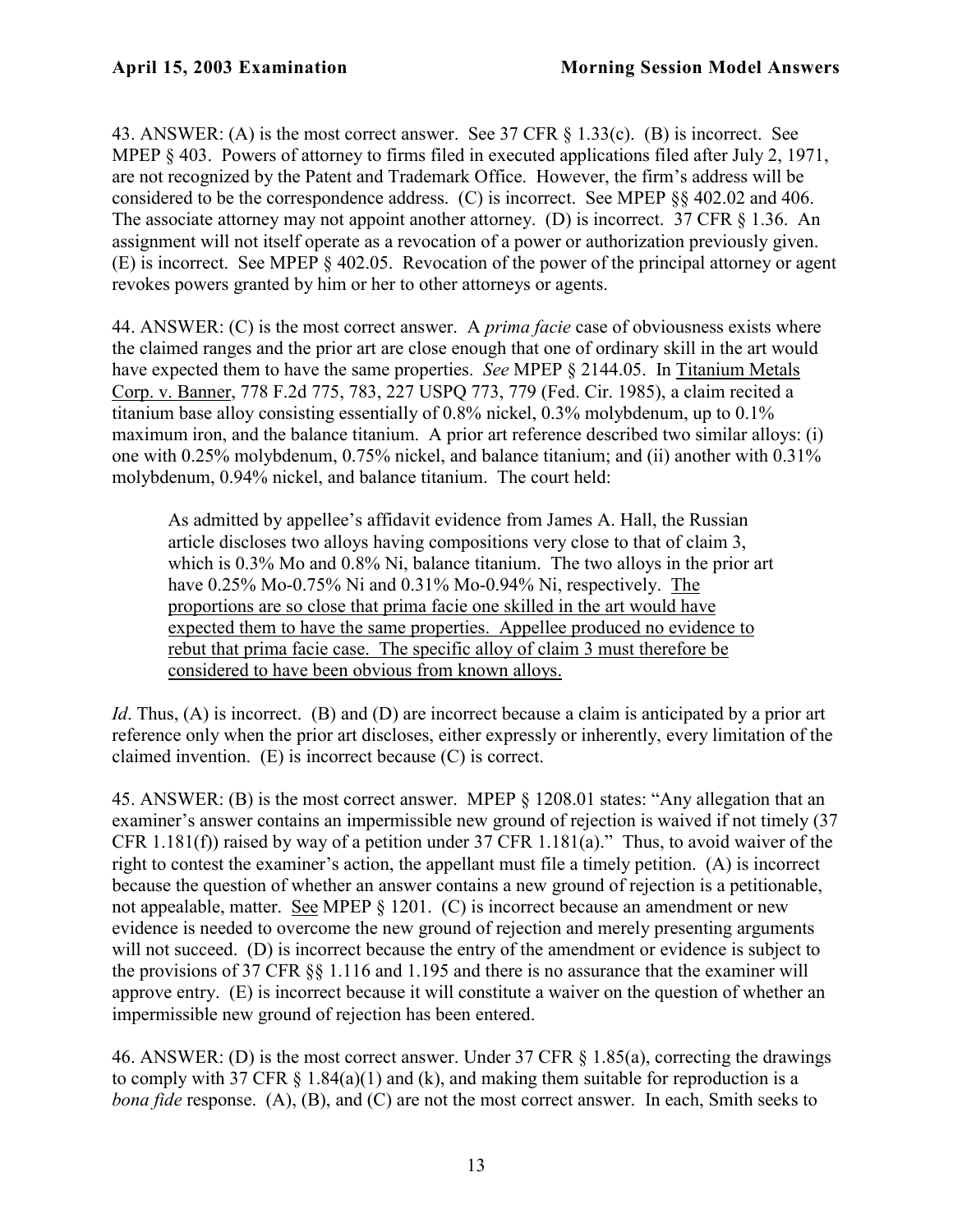hold the requirement in abeyance. As stated in 37 CFR § 1.85(a), "Unless applicant is otherwise notified in an Office action, objections to the drawings in a utility or plant application will not be held in abeyance, and a request to hold objections to the drawings in abeyance will not be considered a *bona fide* attempt to advance the application to final action." See also, MPEP § 608.02(b), under the heading "Informal Drawings," which states "[u]nless applicant is otherwise notified in an Office action, objections to the drawings in a utility or plant application will not be held in abeyance. A request to hold objections to the drawings in abeyance will not be considered a *bona fide* attempt to advance the application to final action (37 CFR 1.135(c))." (E) is not the most correct answer inasmuch as (A), (B), and (C) are not the most correct answers.

47. ANSWER: (C) is the most correct answer. MPEP § 608.01, under the heading "Illustrations In The Specification," states "[t]he specification, including any claims...may not contain drawings or flow diagrams." With respect to answers (A) and (B), see MPEP § 608.01, under the heading "Illustrations In The Specification," states, "[t]he specification, including any claims, may contain chemical formulas and mathematical equations…" As to answer (D), see MPEP § 608.01(m), which states that periods may not be used elsewhere in the claim except for abbreviations and that each claim begins with a capital letter and ends wit a period. As to (E), see MPEP § 608.01, which states, "The…claims may contain tables only if necessary to conform to 35 U.S.C. 112."

48. ANSWER: (D) is the most correct answer. Gross sales figures must be measured against a logical standard in order to determine whether or not there is commercial success. The recitations of accompanying evidence in (A), (B), and (C) are logical in that they provide a comparative basis for determining commercial success. (D), on the other hand, recites accompanying evidence which is illogical in that it does not provide a comparative basis for determining commercial success. (E) is wrong because it provides a logical basis for attributing commercial success to the design of the device, rather than the utilitarian function of the device. MPEP § 716.03(b).

49. ANSWER: (A) is the most correct answer. See MPEP § 2106.02 under the heading "Affidavit Practice (37 CFR 1.132)." Factual evidence directed to the amount of time and effort and level of knowledge required for the practice of the invention from the disclosure alone can rebut a *prima facie* case of nonenablement. See *Hirschfield v. Banner, Commissioner of Patents and Trademarks*, 200 USPQ 276, 281 (D.D.C. 1978). (B) is not correct. MPEP § 2106.02, under the heading "Arguments of Counsel," and see *In re Budnick*, 190 USPQ 422, 424 (CCPA 1976); *In re Schulze*, 145 USPQ 716 (CCPA 1965); and *In re Cole*, 140 USPQ 230 (CCPA 1964). (C) is not correct. MPEP § 2106.02, under the heading "Affidavit Practice (37 CFR 1.132)," and see *In re Brandstadter*, 179 USPQ 286 (CCPA 1973). (D) is not correct. MPEP § 2106.02, under the heading "Affidavit Practice (37 CFR 1.132)," and see *Hirschfield v. Banner, Commissioner of Patents and Trademarks*, 200 USPQ 276, 281 (D.D.C. 1978). (E) is not correct. MPEP § 2106.02, under the heading 'Referencing Prior Art Documents," and see *In re Budnick,* 190 USPQ 422, 424 (CCPA 1976); and *In re Gunn,* 190 USPQ 402, 406 (CCPA 1976).

50. ANSWER: (D) is the most correct answer. See MPEP § 2173.05(c), under the heading "Open-Ended Numerical Ranges." Paraphrasing the explanation therein, when an independent